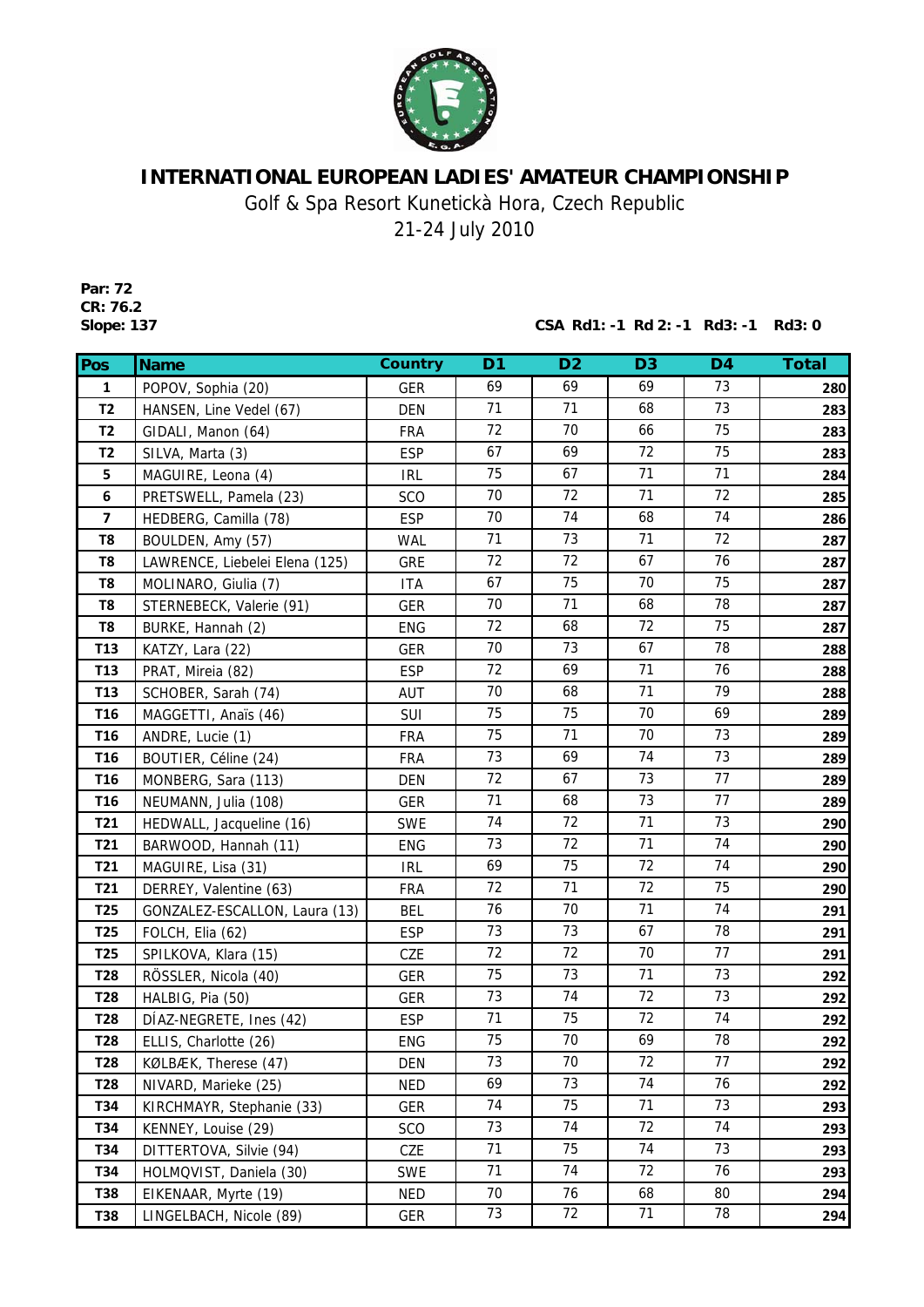| <b>T38</b>        | LINDNER, Ann-Kathrin (115)                       | <b>GER</b>               | 77       | 67       | 71       | 79                       | 294        |
|-------------------|--------------------------------------------------|--------------------------|----------|----------|----------|--------------------------|------------|
| <b>T38</b>        | HAMMAR, Anjelika (106)                           | <b>SWE</b>               | 71       | 72       | 74       | 77                       | 294        |
| T42               | LORENTZEN, Charlotte Kring (21)                  | <b>DEN</b>               | 74       | 74       | 73       | 74                       | 295        |
| T42               | SANCHEZ LOBATO, Rocio (38)                       | <b>ESP</b>               | 76       | 72       | 70       | 77                       | 295        |
| T42               | ZAANEN, Karlijn (28)                             | <b>NED</b>               | 71       | 77       | 68       | 79                       | 295        |
| T42               | LEURQUIN, Chloé (37)                             | <b>BEL</b>               | 77       | 70       | 73       | 75                       | 295        |
| T42               | DAVIS, Hayley (49)                               | <b>ENG</b>               | 75       | 72       | 71       | 77                       | 295        |
| T47               | JENNINGS, Rachel (6)                             | ENG                      | 74       | 73       | 69       | 80                       | 296        |
| T47               | LARSEN, Nicole Broch (118)                       | DEN                      | 75       | 72       | 69       | 80                       | 296        |
| T47               | RAASTAD, Rachel (45)                             | <b>NOR</b>               | 70       | 76       | 75       | 75                       | 296        |
| <b>T50</b>        | LUNDSTROM, Emelie (73)                           | <b>SWE</b>               | 78       | 71       | 72       | 76                       | 297        |
| <b>T50</b>        | HOFFMEISTER, Thea (12)                           | <b>GER</b>               | 77       | 71       | 69       | 80                       | 297        |
| <b>T50</b>        | KRISTERSSON, Louise (66)                         | <b>SWE</b>               | 73       | 74       | 72       | 78                       | 297        |
| <b>T50</b>        | VLCKOVA, Karolina (54)                           | CZE                      | 71       | 76       | 72       | 78                       | 297        |
| <b>T50</b>        | VASCONCELOS, Marta (111)                         | <b>POR</b>               | 73       | 72       | 75       | 77                       | 297        |
| <b>T55</b>        | CEJNAROVA, Adela (107)                           | CZE                      | 75       | 74       | 72       | 77                       | 298        |
| <b>T55</b>        | CIGANDA, Carlota (10)                            | <b>ESP</b>               | 71       | 76       | 71       | 80                       | 298        |
| <b>T57</b>        | ZWANCK, Adriana (59)                             | <b>ESP</b>               | 72       | 75       | 73       | 80                       | 300        |
| <b>T57</b>        | TANDRINI, Valeria (72)                           | <b>ITA</b>               | 71       | 71       | 74       | 84                       | 300        |
| 59                | WILLE, Natalie (93)                              | <b>SWE</b>               | 74       | 74<br>73 | 72<br>75 | 81                       | 301        |
| 60                | DOWLING, Mary (98)                               | <b>IRL</b>               | 73<br>74 | 74       | 73       | 83<br>84                 | 304        |
| <b>T61</b><br>T61 | NISTRUP, Caroline (139)                          | <b>DEN</b>               | 73       | 74       | 74       | 84                       | 305        |
| 63                | CASTELAIN, Laure (44)<br>ALONSO, Emilie (147)    | <b>FRA</b><br><b>FRA</b> | 77       | 70       | 73       | 87                       | 305        |
|                   |                                                  | <b>CUT</b>               |          |          |          |                          | 307        |
| <b>MC</b>         | KRÄMER, Anna-Lena (99)                           | <b>GER</b>               | 76       | 72       | 74       | ä,                       | 222        |
| МC                | ENGZELIUS, Jeanette Marita (52)                  | <b>NOR</b>               | 75       | 75       | 72       | $\blacksquare$           | 222        |
| МC                | BRIZZOLARI, Chiara (97)                          | <b>ITA</b>               | 75       | 75       | 72       | $\blacksquare$           | 222        |
| МC                | PAVLICKOVA, Kristyna (146)                       | CZE                      | 75       | 72       | 75       | ä,                       | 222        |
| МC                | LARSSON, Therése (77)                            | <b>SWE</b>               | 74       | 74       | 74       | $\blacksquare$           | 222        |
| МC                | HOLZWARTH, Michele (36)                          | <b>GER</b>               | 73       | 76       | 73       | $\equiv$                 | 222        |
| МC                | JIMENEZ, Noemi (18)                              | <b>ESP</b>               | 75       | 75       | 73       | $\blacksquare$           | 223        |
| МC                | KRENN, Marlies (119)                             | AUT                      | 72       | 72       | 79       | $\blacksquare$           | 223        |
| МC                | PEDERSEN, Mette Kryger (117)                     | <b>DEN</b>               | 80       | 74       | 70       | $\Box$                   | 224        |
| МC                | KALEK, Denise (123)                              | <b>GER</b>               | 79       | 71       | 74       | $\overline{\phantom{a}}$ | 224        |
| МC                | DAVIES, Tara (58)                                | <b>WAL</b>               | 77       | 76       | 71       | $\blacksquare$           | 224        |
| МC                | MADSEN, Cathrine Orloff (76)                     | DEN                      | 75       | 74       | 75       | $\omega$                 | 224        |
| МC                | ROSCIO, Anna (65)                                | <b>ITA</b>               | 74       | 74       | 76       |                          | 224        |
| МC                | HAFSTEN-MØRCH, Lene (79)                         | <b>NOR</b>               | 74       | 73       | 77       |                          | 224        |
| МC                | RASMUSSEN, Jinjira (104)                         | DEN                      | 74       | 72       | 78       |                          | 224        |
| МC                | RICORDEAU, Marion (5)                            | <b>FRA</b>               | 78       | 76       | 71       |                          | 225        |
| МC                | ENARSSON, Malin (61)                             | <b>SWE</b>               | 78       | 73       | 74       |                          | 225        |
| МC                | BONETTI, Alexandra (56)                          | <b>FRA</b>               | 77       | 75       | 73       |                          | 225        |
| МC                | OREHEK, Ursa (35)                                | <b>SLO</b>               | 77       | 73       | 75       |                          | 225        |
| МC                | VAN DAM, Anne (90)                               | <b>NED</b>               | 75       | 76       | 74       |                          | 225        |
| МC                | ARVIDSSON, Elin (134)                            | <b>SWE</b>               | 73<br>71 | 80<br>77 | 72<br>77 |                          | 225        |
| МC<br>МC          | CHEMARIN, Laura (101)                            | <b>FRA</b><br><b>NED</b> | 78       | 72       | 76       |                          | 225        |
| МC                | BAKKER, Krista (109)<br>ARRESE, Anna (27)        | <b>ESP</b>               | 77       | 75       | 74       |                          | 226<br>226 |
| МC                |                                                  | <b>WAL</b>               | 76       | 78       | 72       |                          |            |
| МC                | HARRIES, Becky (92)<br>SÖHNLEIN, Katharina (100) | <b>GER</b>               | 76       | 72       | 78       |                          | 226<br>226 |
| МC                | DUVERNAY, Marion (75)                            | <b>FRA</b>               | 73       | 76       | 77       |                          | 226        |
| МC                | SEDDA, Laura (17)                                | <b>ITA</b>               | 77       | 79       | 71       |                          | 227        |
| МC                | SCHERER, Victoria (87)                           | <b>GER</b>               | 76       | 76       | 75       |                          | 227        |
| МC                | AVERNA, Alessandra (34)                          | <b>ITA</b>               | 74       | 77       | 76       |                          | 227        |
|                   |                                                  |                          |          |          |          |                          |            |